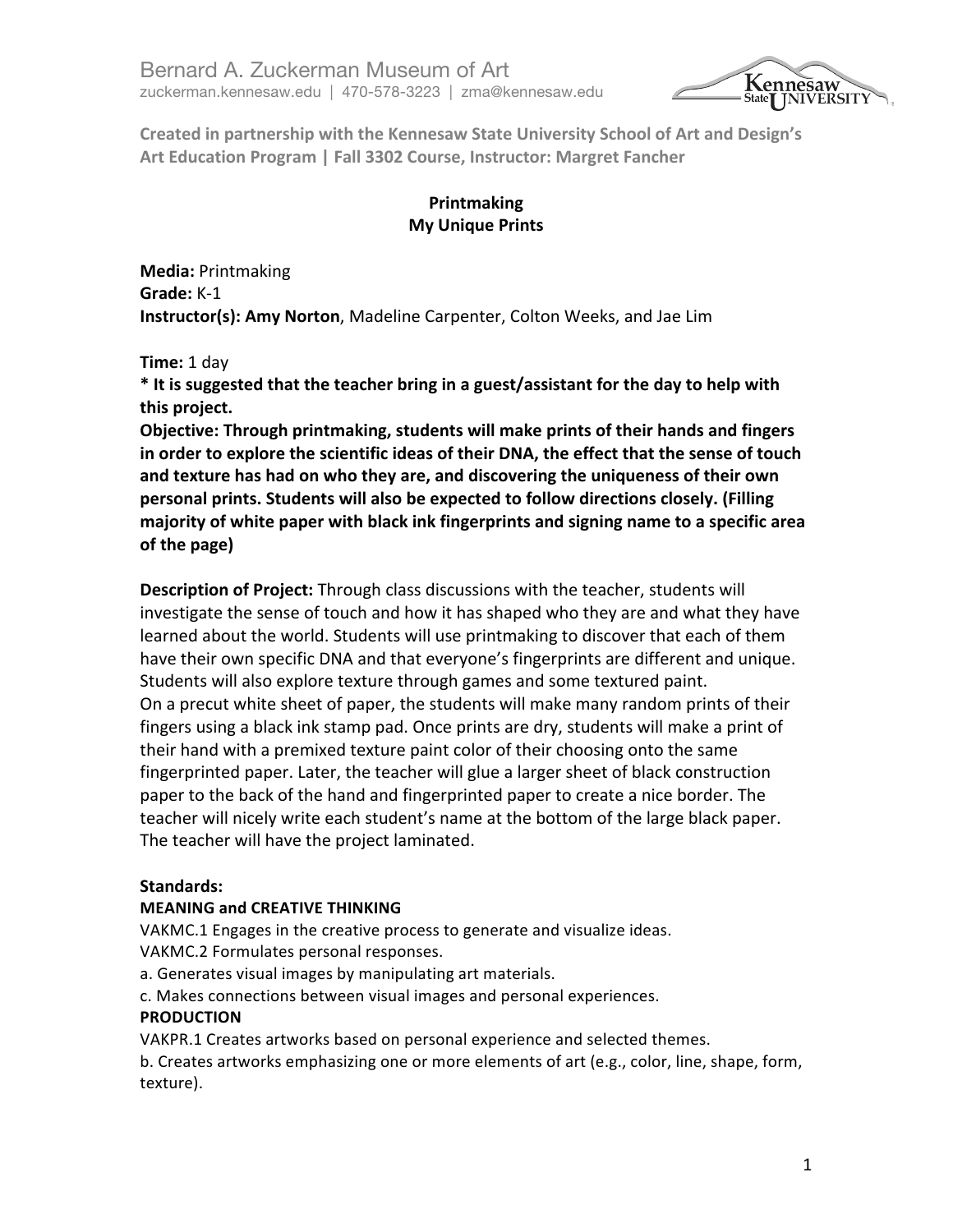

VAKPR.2 Understands and applies media, techniques, and processes of two-dimensional works of art (e.g., drawing, painting, printmaking, mixed media) using tools and materials in a safe and appropriate manner to develop skills.

a. Attempts to fill the space in an art composition.

d. Creates lines with a variety of media and art tools (e.g., pencils, crayons, scissors, paint brushes, found objects).

f. Uses color to express thoughts, feelings, and ideas.

#### **ASSESSMENT and REFLECTION**

VAKAR.1 Discusses his or her own artwork and the artwork of others.

a. Shows an interest in art.

b. Describes his or her artwork, revealing media subject and story.

h. Correctly names colors.

k. Identifies relationships of placement in space (e.g., beside/overlapping, above/below, close/far, right/left, top/bottom, front/back, over/under).

m. Identifies texture as the way something feels.

n. Names a variety of textures (e.g., smooth, rough, hard, soft).

#### **CONNECTIONS**

VAKC.1 Applies information from other disciplines to enhance the understanding and production of artworks.

a. Explores universal concepts (e.g., pattern, balance) and creates artworks inspired by ideas from literature, science, music, and/or math.

b. Creates works of art inspired by universal themes (e.g., self, family, community, world).

**Materials: White construction paper** for fingerprints and handprints. **Black construction paper** for the background border. Several different colors of **paint** that has been mixed with **liquid starch** in order to create a **textured paint**. Black ink stamp pad for fingerprints. **Scissors** or a **cutting board** for cutting different sizes of paper, (done by teacher) glue for gluing papers to each other (done by teacher), silver sharpie for writing students' name on the piece, (done by teacher) **laminating machine** for finished art work. (Done by teacher) **Textures** for game and texture station. **Magnifying glasses**. Materials for building/constructing station.

#### **Vocabulary:**

**DNA** - short for deoxyribonucleic acid, is the molecule that contains the genetic code of organisms.

**Line** – a long narrow mark or band. "a dot that takes a walk".

**Sense of touch** – when external objects or forces are perceived through contact with the body (especially the hands) "how we feel things".

**Texture** – the feel, appearance, or consistency of a surface or a substance. "the way something feels. Examples: rough, smooth, fuzzy, soft, bumpy".

**Unique** – being the only one of it's kind; unlike anything else. **Printmaking**

**Essential Questions: What color do I want to use for my very unique prints?**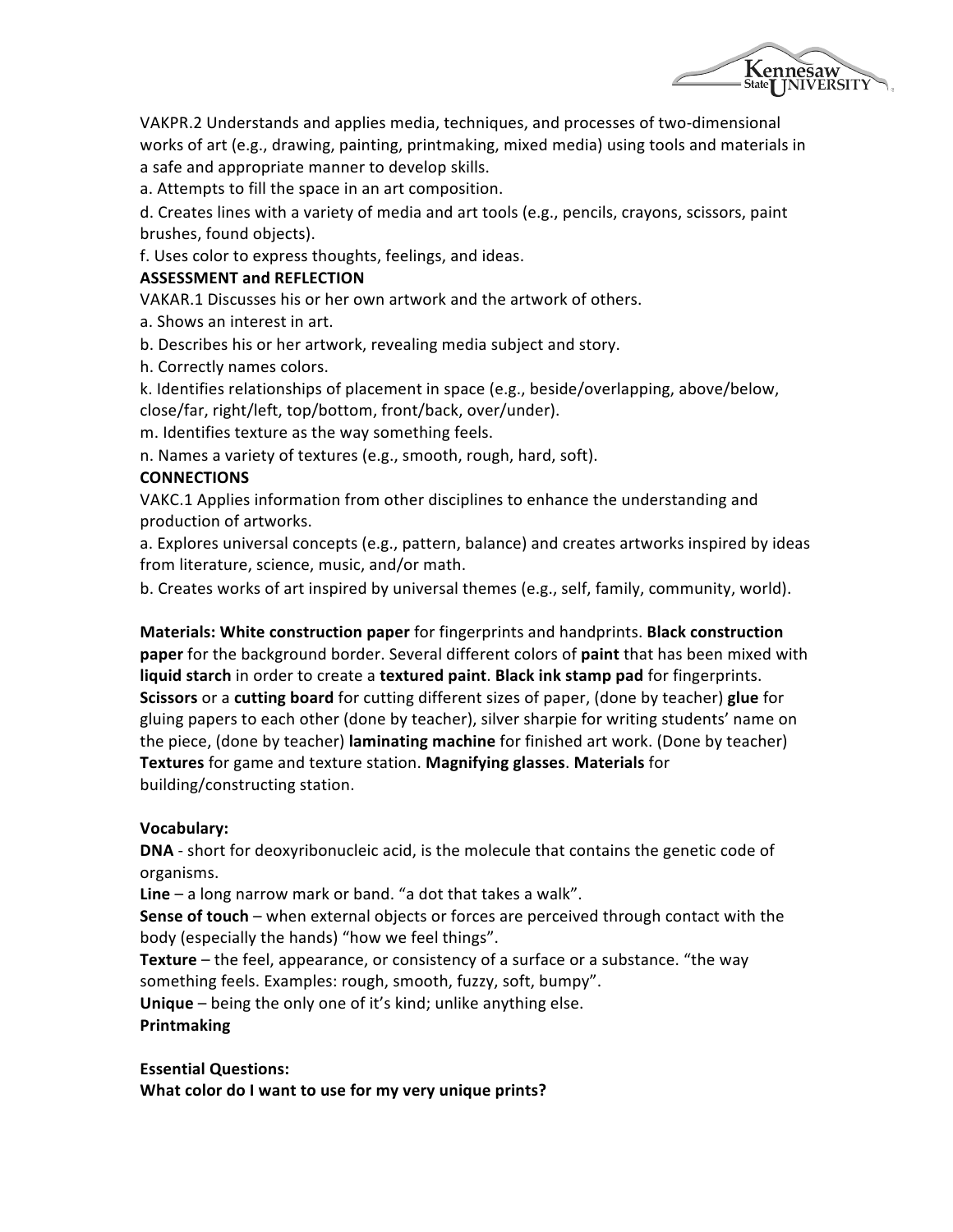Kennesaw<br>State<sub>l</sub> JNIVERSITY

In what ways do my prints look different from everyone else's prints? How have I used my sense of touch to learn about the world around me? **What is the texture of my favorite animal?** 

If my thumbprint was REALLY big, what would be the texture of my thumb print?

### **Procedure:**

- Teacher prep will include gathering materials to be used for the printmaking project
- Teacher may bring in items of different textures for the students to feel and explore the sense of touch.

## **Day 1:**

- Teacher will start the lesson with 5 or so objects hidden in bags for students to take turns feeling the objects without looking at them. Students will make guesses as to what the objects are and discuss how they came to those conclusions by using their sense of touch and feeling the different textures.
- Teacher will lead a discussion about Sense of touch, texture, DNA and the very unique way that DNA shows up in our hand and fingerprints. Teacher may also show a power point to provide visuals and examples to further explain these things and the vocabulary.
- Next, the teacher will demonstrate how each of the students will write their names on one side of the papers given to them. The demonstration will continue with how they are to print their fingers onto (the opposite sides of paper with name) the white sheet of paper (filling the majority of the page) and how they will choose a paint color and print their handprint onto the same sheet of paper (the students are allowed to place whichever hand they choose in any position they choose). Once the demonstration is given, the teacher will explain that the students will be split into different groups to rotate through different stations. (hand printing station, texture station with magnifying glasses, and a building station with toothpicks, foam balls etc.)
- Once the teacher passes out the white paper to the students, they will begin to fingerprint. As students finish printing, they will wash hands and be split into groups to begin rotating stations.
- The teacher and the teacher's guest/assistant will each have a station for students to come and be helped and/or monitored to place hand prints onto their fingerprint papers. The other students will enjoy exploring the other stations.
- When the prints are finished, students and teacher will gather around the prints to discuss the differences in all of the prints and how each one of them are unique. We will also discuss the element of line that we can see in our fingerprints and how line makes up our fingerprints. Students will then be lead to into a continued discussion of how we use our hands and fingers to learn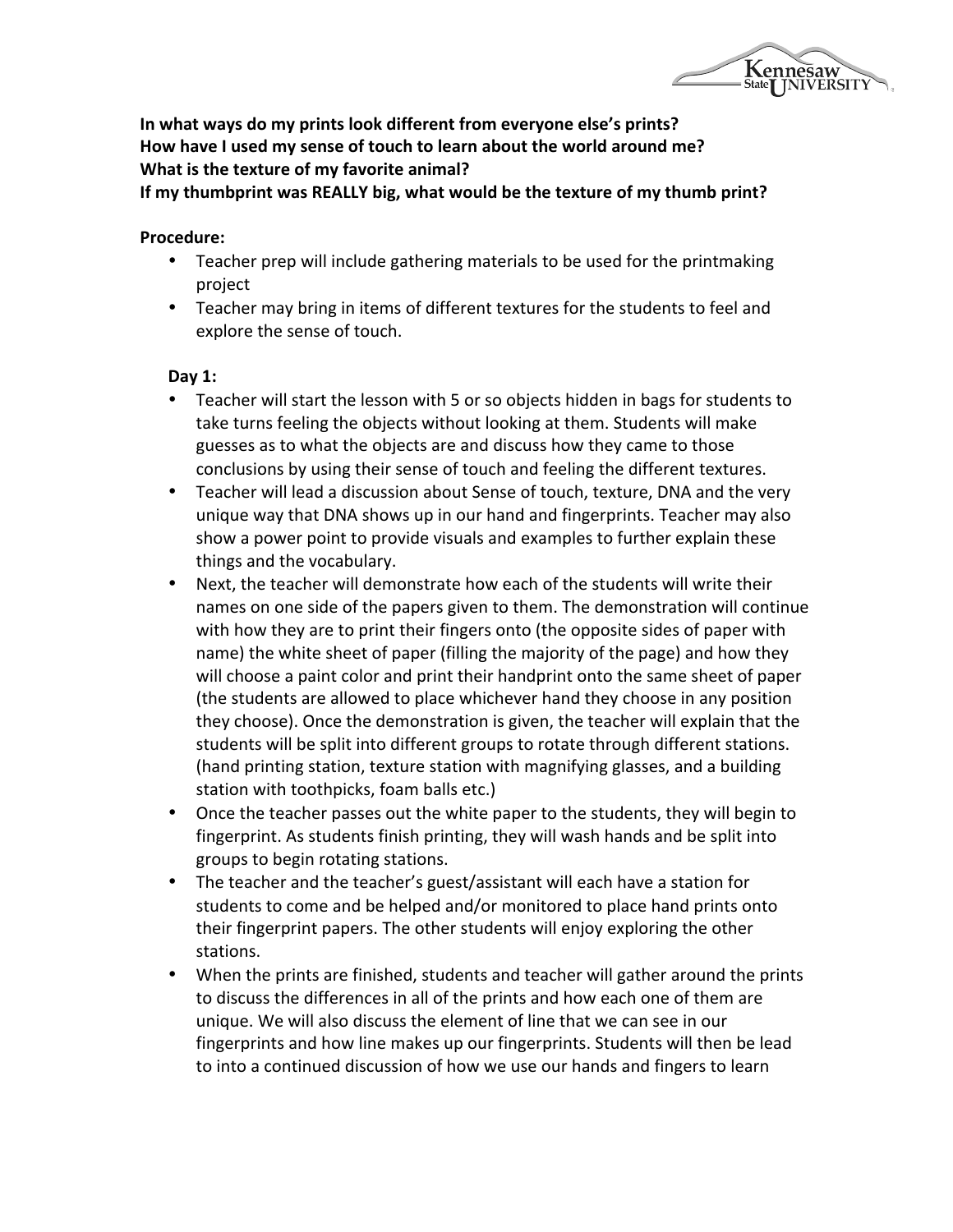

about our world and how that has shaped us into who we are. We will mention the fun things we have created and discovered at our different stations as well.

• When class is dismissed, the teacher will take time outside of classes to glue the printed papers to a large black sheet of construction paper and write each student's name at the bottom. Finally, the teacher will laminate each piece of artwork.

### **Reflection:**

After grading students' artworks, write down on lesson plan what worked with this lesson and what did not. What adjustments would you make if you taught this lesson again? How did the timing work out for this lesson? Was the end product successful? How well did the students interact? Most importantly, did the students learn the objective? How would you do this better or make it easier next time?

#### **Evaluation/Assessment**

Students will be assessed by class discussions and the teacher's assessment of their final product.

Teacher created a game and brought in materials for that game Teacher created stations and brought in materials for those stations Guided class discussions Made a PowerPoint Brought in different textures for students to feel Gathered materials Gave demonstrations Made final adjustments for each of the artworks (cutting, gluing and laminating) Made checklist assessment